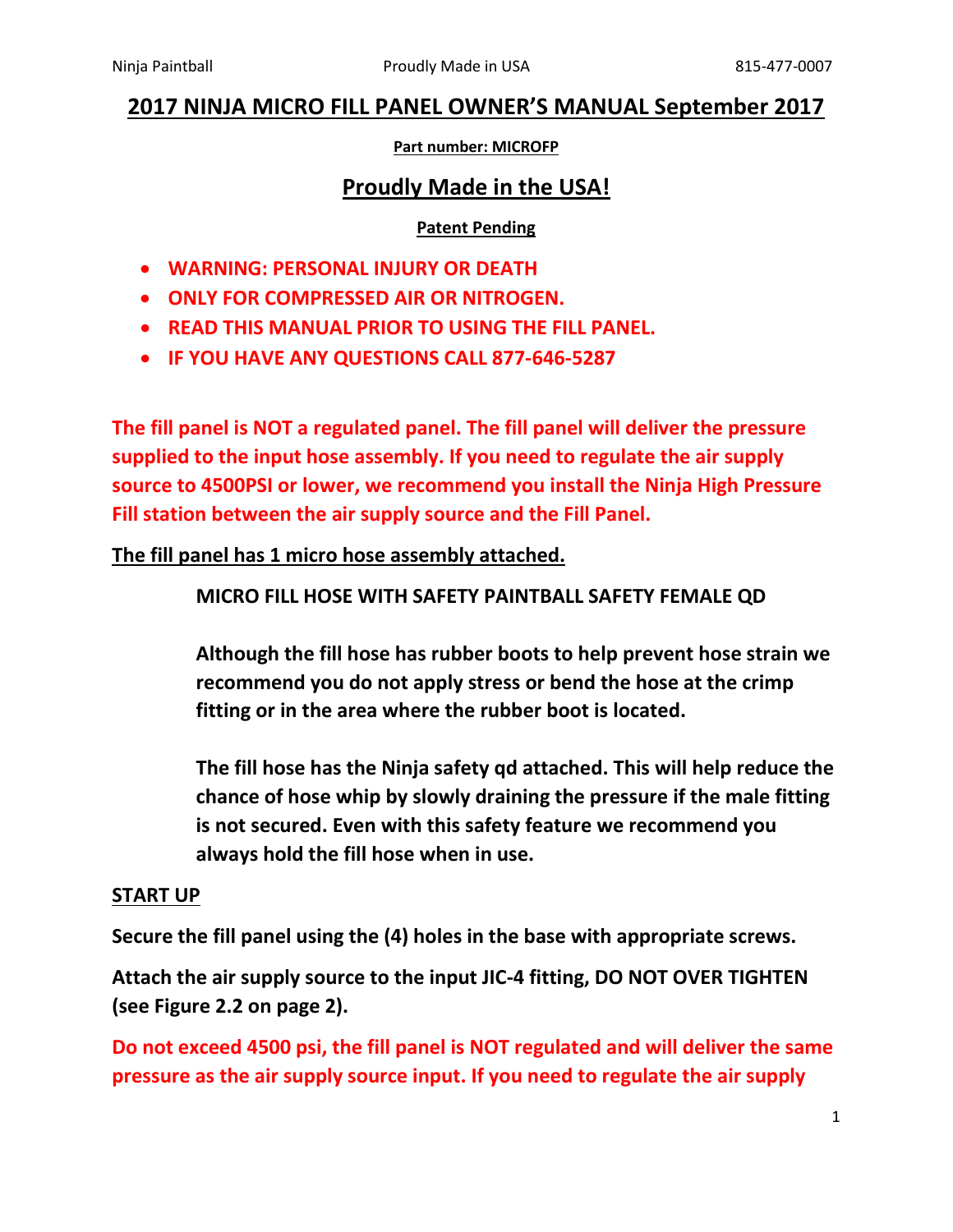**source to 4500PSI or lower, we recommend you install the Ninja High Pressure Fill station between the air supply source and the Fill Panel.** 

## **FILL PROCEDURE:**

- **Connect the air system to the Micro Fill Hose assembly QD. Make sure it is fully connected and the collar is closed. Do not force a male nipple into the qd!**
- **Push and hold the button down to start the fill.**
- **Release the button to vent. The venting of the unit will be under the micro fill panel body.**
- **Wait for venting to stop. If it does not stop the male fill nipple on the tank you are filling could be not holding air properly. Once completely drained replace the male fill nipple and try filling again.**
- **Disconnect the air system.**

**Call Ninja @ 877-646-5287 for service.**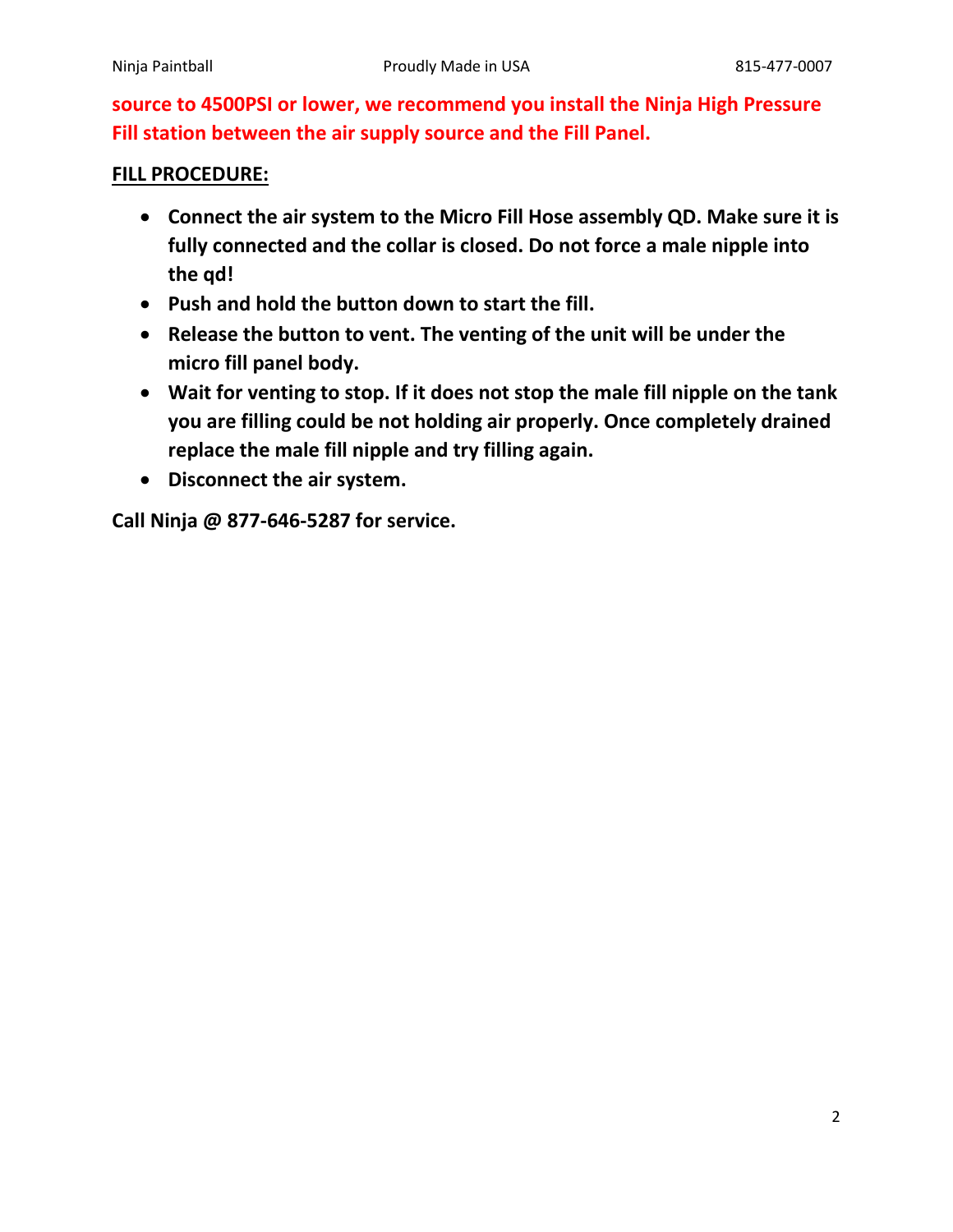## **Push Button Assembly:**

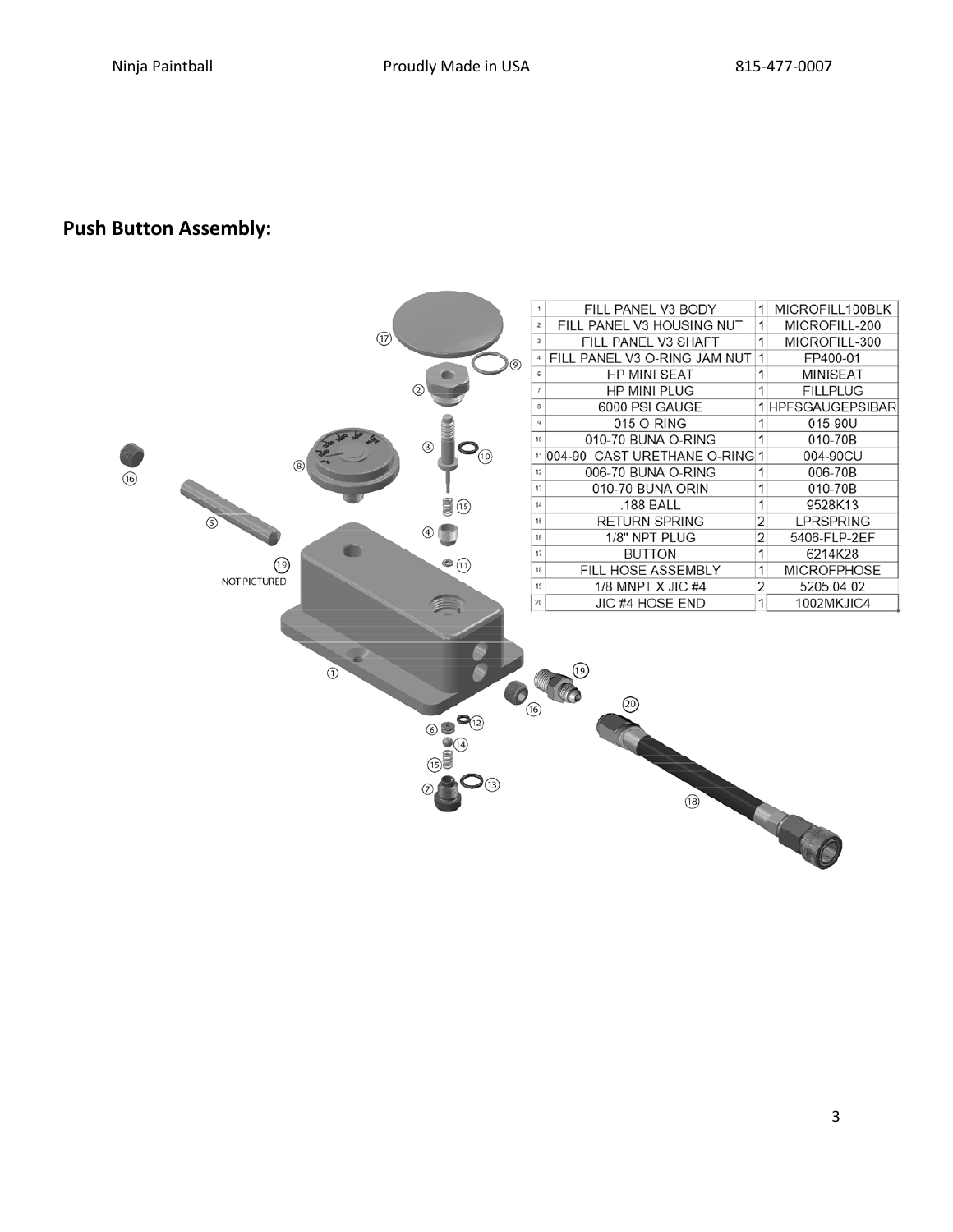## **Maintenance:**

**Figure 2**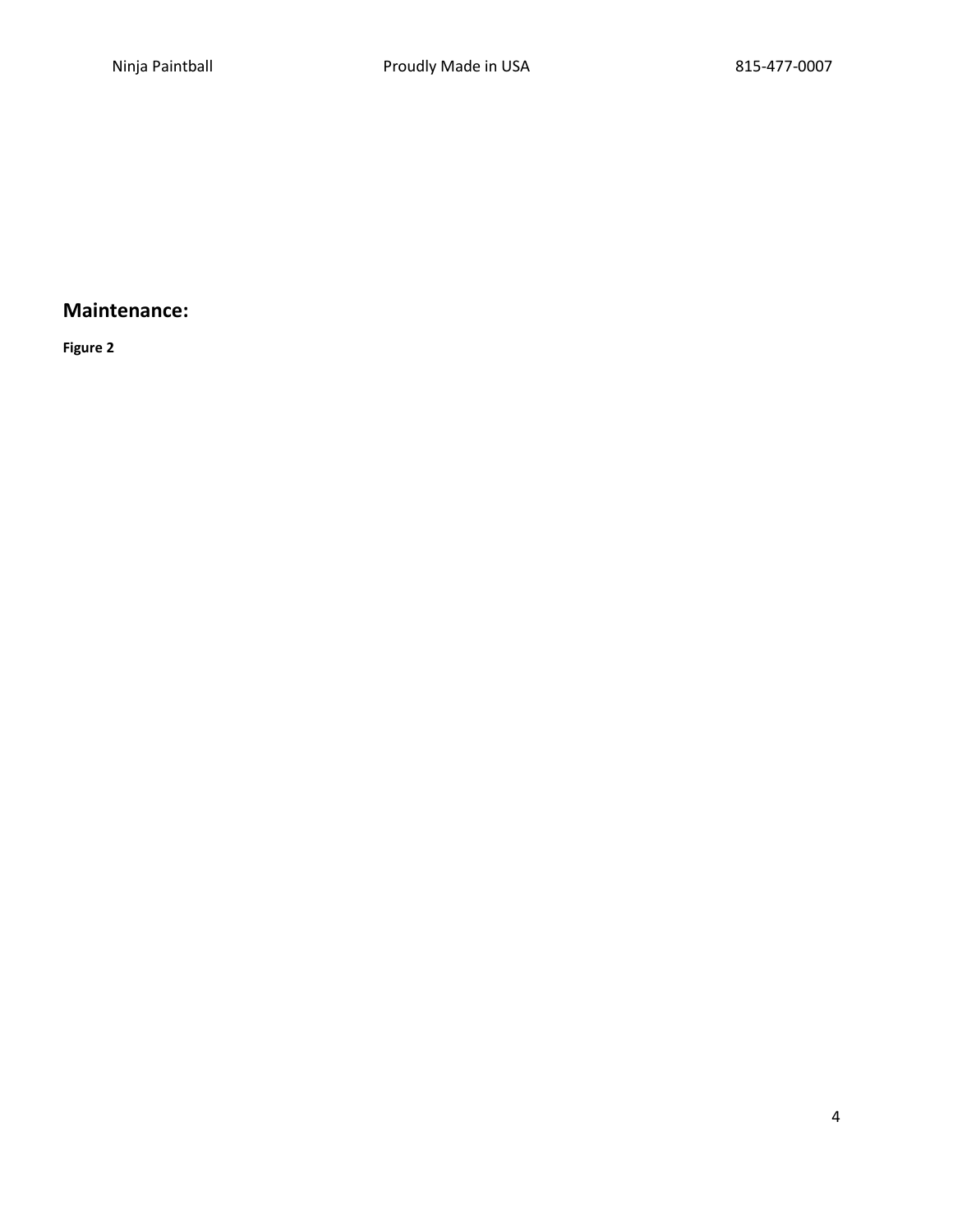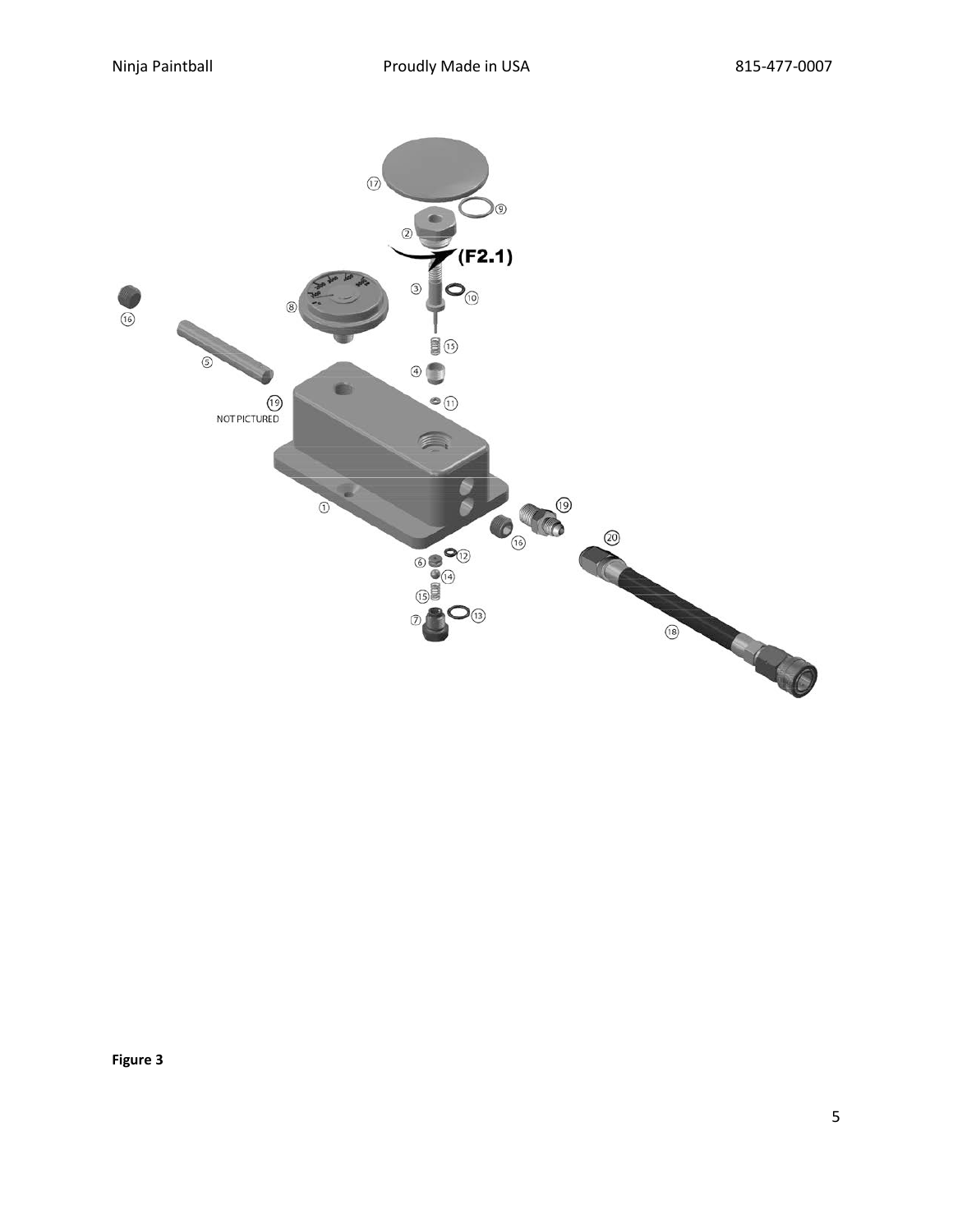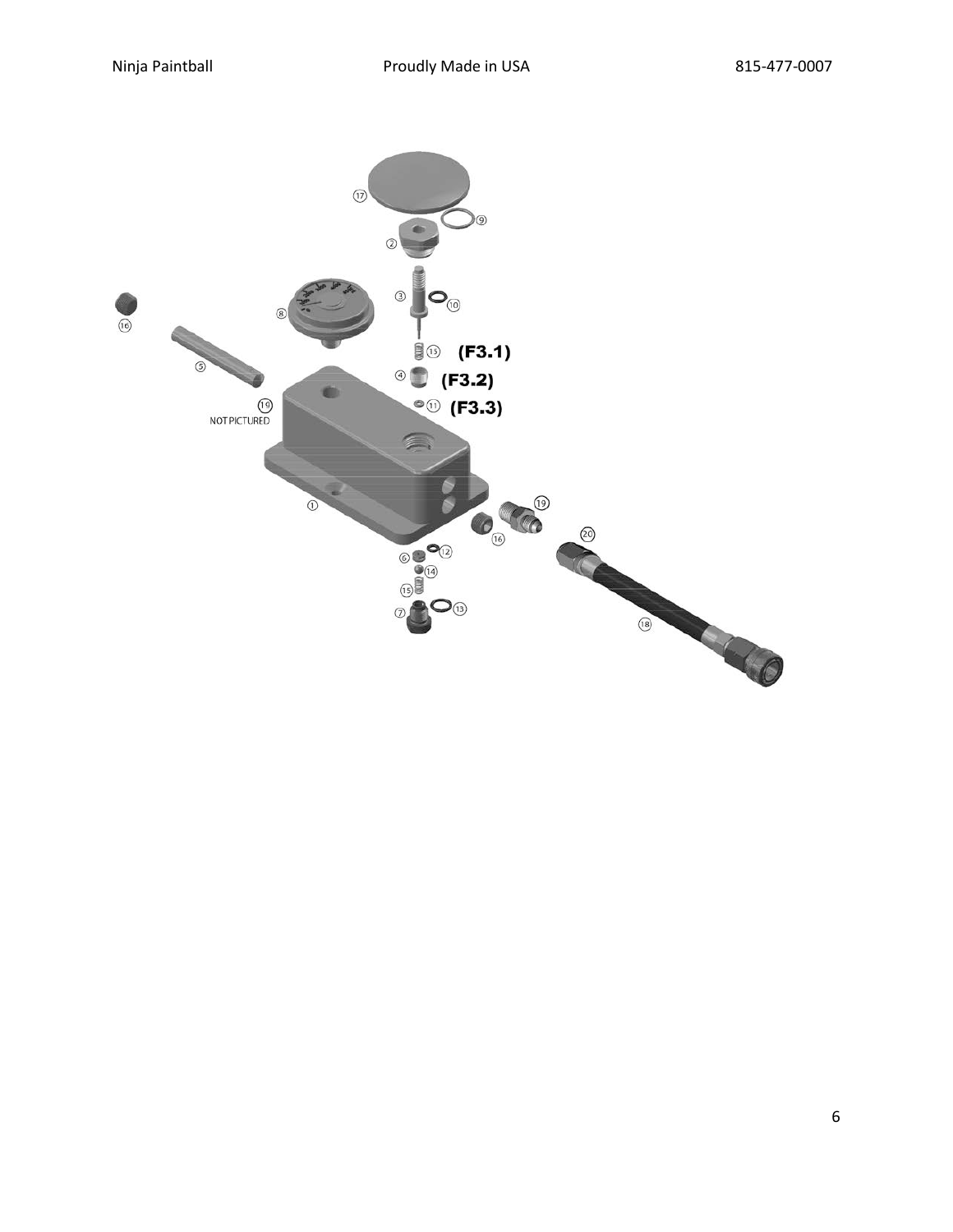### **If the unit leaks under use:**

First check the (18) JIC-4 fitting for fill whip, during use these can loosen over time.

Check the (8) gauge and gauge threads for leaks and replace the gauge if leaking.

If the unit still leaks under use, replace the (11) 004-90 PU cast Oring:

- 1. REMOVE AIR SOURCE.
- 2. Using a 3/4" wrench, unscrew the (2) Housing Nut (F2.1) and remove the button/shaft assembly (F3.1).
- 3. Remove the (15) Return Spring (F3.1).
- 4. Using a 3/16" allen key preferably WITHOUT a ball end, remove (4) Oring Jam Nut (F3.2).
- 5. Remove and replace the (11) 004-90 CU cast Oring (F3.3). Lube the oring lightly with silicone lube.
- 6. After replacing the (11) 004-90 CU cast Oring reinstall the (4) Oring Jam Nut to a hard stop using a 3/16" allen key, do not over- torque.
- 7. Reinstall the (15) Return Spring by inserting the spring into the counter bore in the (4) Oring Jam Nut.
- 8. Grease the lower shaft with a silicone based oring lube and reinstall the button/shaft assembly (F3.1) by: Inserting the shaft through the (15) Return spring and pass through the (4) Oring Jam Nut and (11) 004-90 PU cast Oring and threading the (2) Housing Nut (F2.1) back into the (1) Main Body. The housing nut should be tight and do not over-torque.

### **If the unit leaks while not in use:**

First check the (18) JIC-4 fitting for input hose, during use these can loosen over time.

Check the (16) 2 plugs located at the back and front of the unit

If the unit is still leak check (7) the brass mini plug for leaks – if this is leaking replace (13) plug oring;

- 1. REMOVE AIR SOURCE
- 2. Turn unit upside down and unscrew (7) plug with a 7/16 socket and remove (7) plug and (15) spring and (14) ball from the unit, then replace (13) oring.
- 3. Inspect oring area for contamination and clean plug and main body.